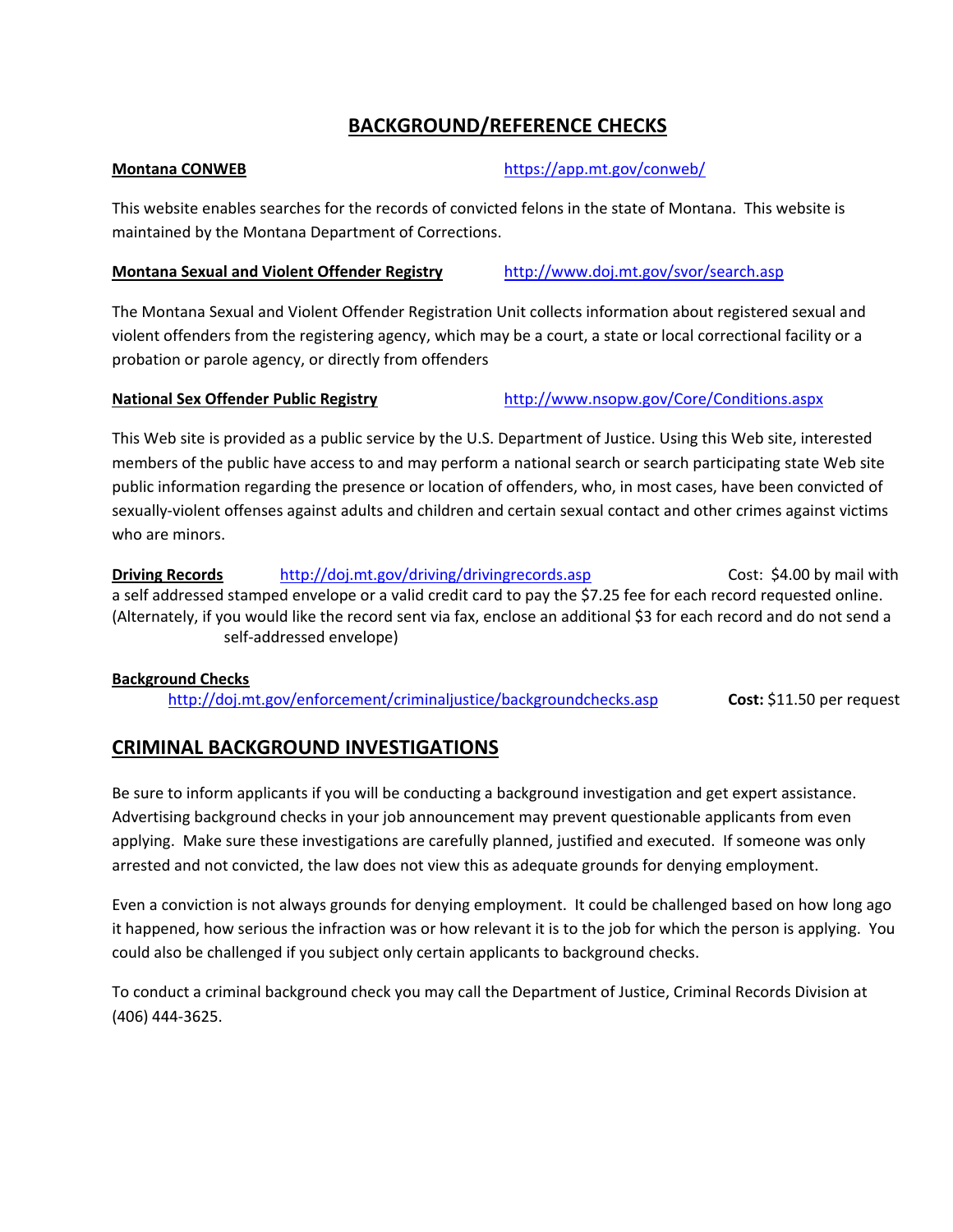| I hereby authorize any person, educational institution, or<br>company I have listed as a reference on my employment<br>application to disclose in good faith any information they may<br>have regarding my qualifications and fitness for employment. |
|-------------------------------------------------------------------------------------------------------------------------------------------------------------------------------------------------------------------------------------------------------|
|                                                                                                                                                                                                                                                       |
| Date:                                                                                                                                                                                                                                                 |

#### **Fair Credit Reporting Act**

**FCRA is a relatively complex law. To assist employers, the FTC publishes a guide titled "Using Consumer Reports: What Employers Need to Know." The guide is available online at:** 

http://business.ftc.gov/documents/bus08-using-consumer-reports-what-employers-need-know

\* Requires written consent of applicant and (pre and post) notice of adverse action.

For additional information, employers may contact the FTC at:

**Federal Trade Commission**  600 Pennsylvania Avenue, N.W. Washington, D.C. 20580 202‐326‐2222 www.ftc.gov

### **Applicant Release Of Information**

Today's Date: \_\_\_\_\_\_\_\_\_\_\_\_\_\_\_\_\_\_\_\_\_\_\_\_\_\_\_\_\_\_\_\_\_\_\_\_\_\_\_\_\_\_\_\_\_\_\_\_\_\_\_\_\_\_\_\_\_

Print Full Name: \_\_\_\_\_\_\_\_\_\_\_\_\_\_\_\_\_\_\_\_\_\_\_\_\_\_\_\_\_\_\_\_\_\_\_\_\_\_\_\_\_\_\_\_\_\_\_\_\_\_\_\_\_\_\_

The following information is required by law enforcement agencies and other entities for positive identification purposes when checking records. It is confidential and will not be used for any other purposes.

|                                                                         | State Zip___________  |
|-------------------------------------------------------------------------|-----------------------|
| Social Security Number<br><u>Letter and the security</u> $\blacksquare$ |                       |
|                                                                         | State Issuing License |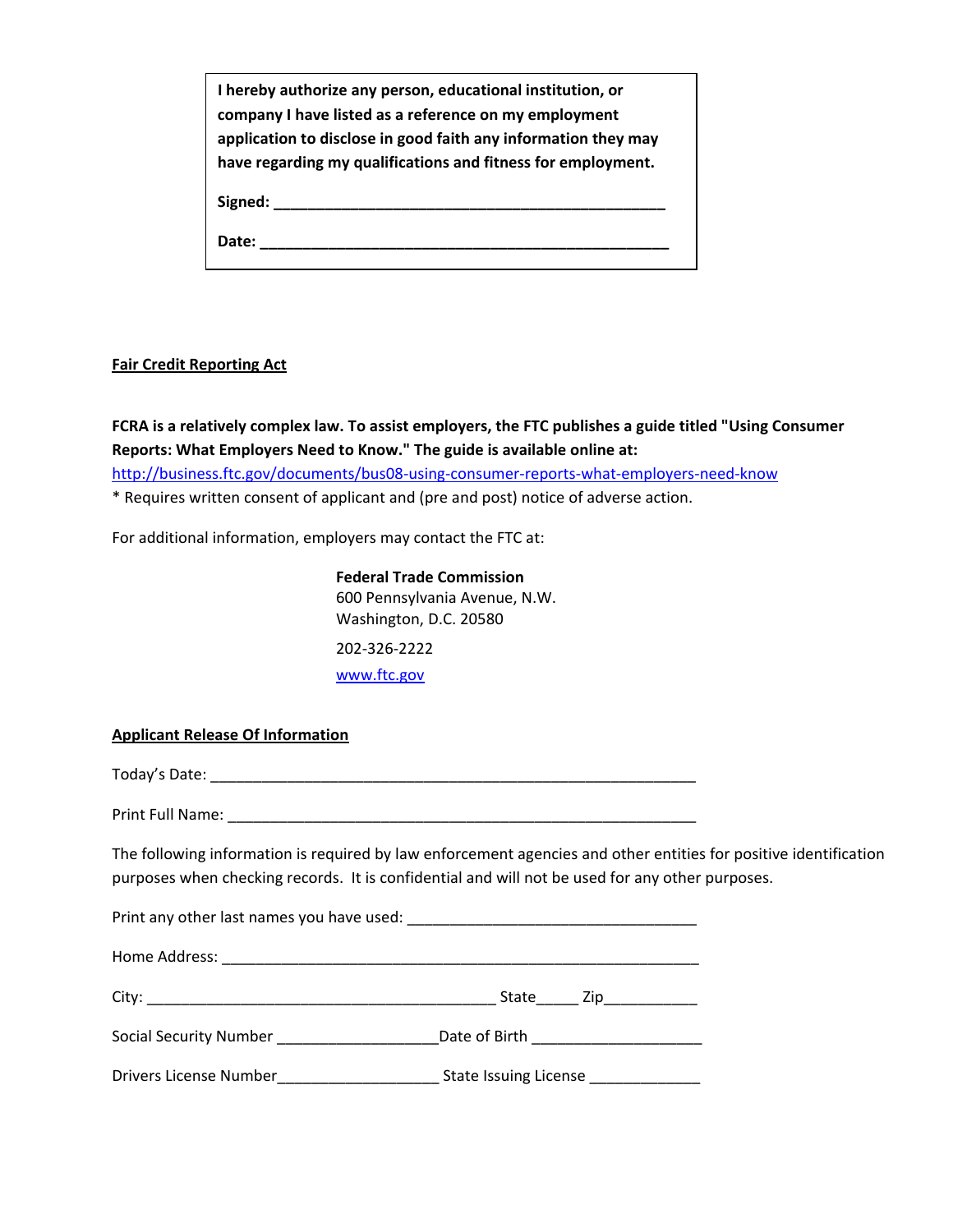Name on Drivers License \_\_\_\_\_\_\_\_\_\_\_\_\_\_\_\_\_\_\_\_\_\_\_\_\_\_\_ Sex: Male \_\_\_\_\_\_\_\_ Female \_\_\_\_\_\_\_\_\_\_\_\_\_\_\_\_\_\_\_\_\_

In connection with my application for employment with (employer name), I hereby authorize a thorough background check by (employer name) including: (1) investigation of my work history, including employment verification and professional reference checks; (2) education verification; (3) criminal record or history check and (4) credit check.

I hereby authorize without reservation any law enforcement agency, school, employer or credit bureau contacted by (employer name) to furnish the information described in Section 1 without restriction.

Signature\_\_\_\_\_\_\_\_\_\_\_\_\_\_\_\_\_\_\_\_\_\_\_\_\_\_\_\_\_\_\_\_\_\_\_\_\_\_\_\_\_\_\_\_\_\_\_\_\_\_\_\_\_\_\_\_\_\_\_\_\_\_

State Laws

In addition to FCRA, employers must comply with the Montana statute regulating the use of consumer reports (31-3-101 et seq. MCA and 40-5-261 MCA {Child Support}) if they hire a third party to conduct a background **check. More information about Montana's law is presented below:** 

**Childcare providers ‐ ARM 37.95.161** DAY CARE FACILITIES

**Private investigators and security guards ‐ MCA 37‐60‐303 (6)** LICENSE OR REGISTRATION QUALIFICATIONS

**Teachers & School employees ‐ ARM 10.57.201A** CRIMINAL HISTORY BACKGROUND CHECK

**Insurance producers, adjustors, consultants, administrators ‐ MCA 33‐17‐201** LICENSE REQUIRED OF INSURANCE PRODUCER—FORMS—BACKGROUND EXAMINATIONS

## **REFERENCE CHECKING—FREQUENTLY ASKED QUESTIONS**

#### **Why should I spend my time checking job references?**

The best predictor of success on the job is past performance.

#### **Aren't most employers reluctant to give references?**

They shouldn't be as long as they provide relevant, factual information. Giving and getting job references is a legitimate business activity in which both parties have an interest and/or liability. Even verifying the dates of employment and the job duties gives you some credible information. Asking appropriate, non-threatening questions with gentle persistence can also go far in obtaining more information. Should a previous employer fail to warn you about critical, safety-sensitive situations, that employer may have liability if you hire a person who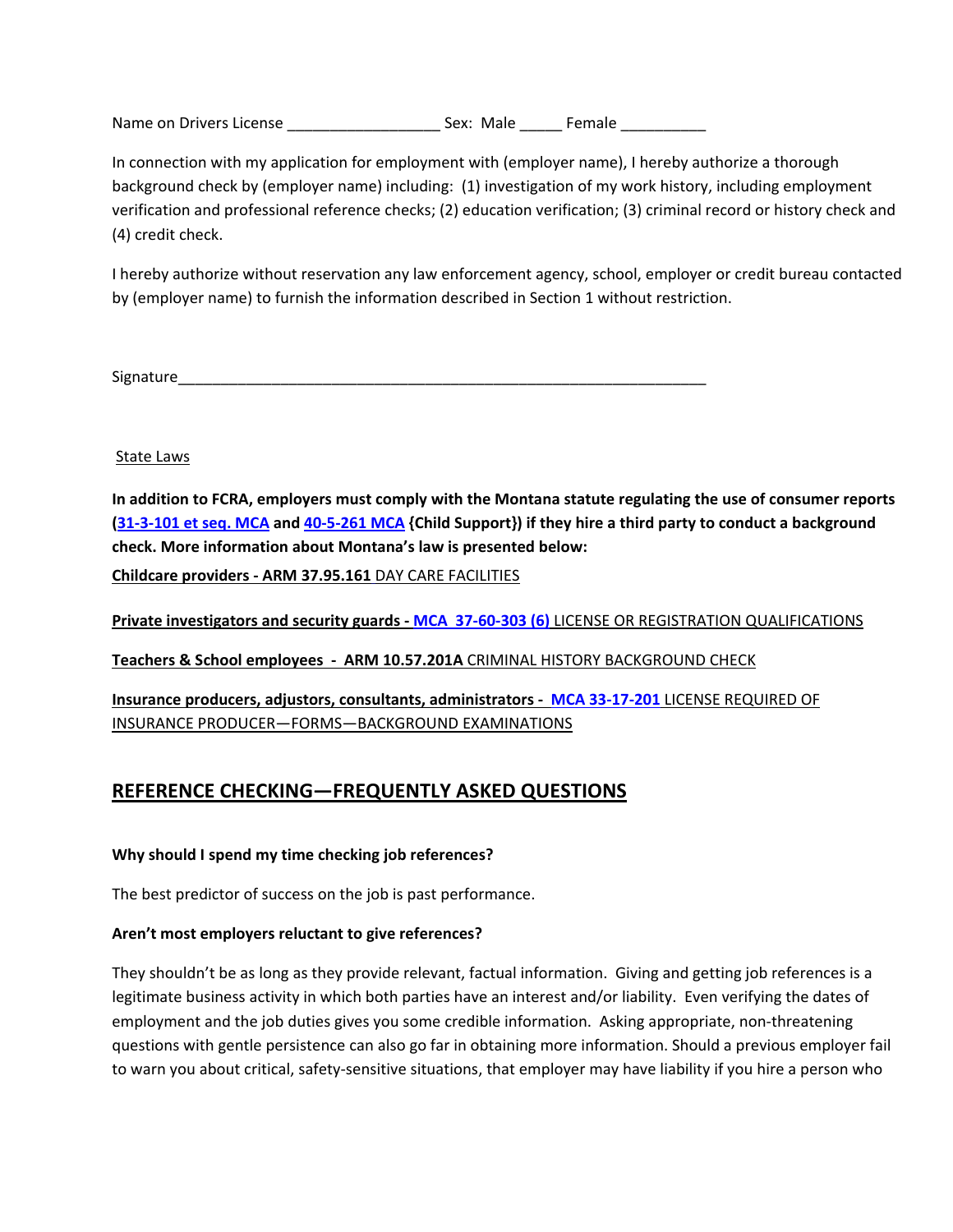repeats a similar activity at your business. Document that you asked questions even if the employer won't answer.

### **Some applicants just look suspicious. Is it okay to check references on just those individuals?**

Be consistent and fair in the treatment of all applicants to avoid discrimination claims. If you check references on any applicants, check references on all applicants.

### **Is it okay to check references without telling an applicant that you are?**

Some applicants may not even apply if you let them know through job announcements or advertising that you will be checking references. You should get permission from applicants before contacting previous or current employers by asking for a written release on your job application.

### **Should I ask for personal references?**

Asking for personal references may be suspect for discrimination as applicants often list religious contacts. Besides, savvy applicants only list personal references that will give positive responses and personal references will probably not have relevant job performance information.

### When other employers call me for references, I'm not sure with whom I'm talking or what to say.

Good point! You can ask the person calling what the questions will be and tell the person you will pull the personnel file and call back. This gives you time to prepare responses and allows you to verify who is calling through a callback procedure.

#### **Which questions should I answer?**

Answer only those questions that are objective and relevant. You have no obligation to answer improper questions. Don't volunteer information. Ask why the person needs certain information if you don't know. Answer questions evenly and unemotionally. Ask for more specifics if you don't understand a question.

## **TIPS ON CHECKING REFERENCES**

- Prepare reference questions ahead of time so you can consistently ask the same question about all applicants.
- Call or write to each reference given.
- Suggest that the person gather information and call you back if he/she seems unprepared.
- Document all information that you receive.
- Also document unsuccessful tries at gathering information to protect you from negligent hiring claims.
- If you can't get the requested information from references, ask the job applicant for more information or to clear the way for you with the references he or she gave.
- Ask factual and objective questions not opinions.
- Don't make a job offer until you've completed your reference checking.